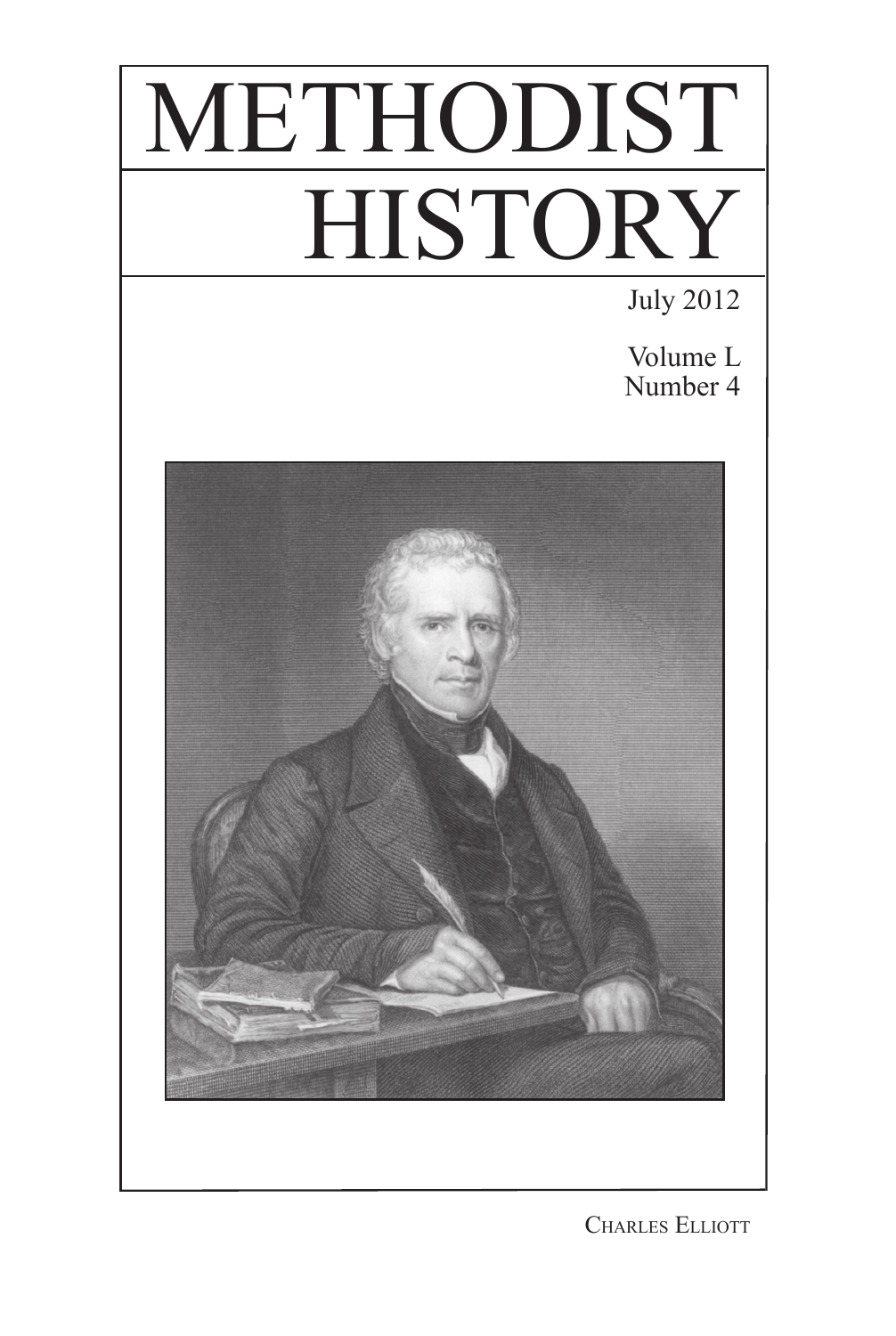

## **EDITORIAL BOARD**

Morris Davis *Drew University*

Paula Gilbert *Duke University*

A. V. Huff *Furman University*

Cornish Rogers *Claremont School of Theology*

> Ian Straker *Howard University*

Douglas Strong *Seattle Pacific University*

Anne Streaty Wimberly *Interdenominational Theological Center*

> Stephen Yale *Pacific School of Religion*

Charles Yrigoyen, Jr. *Lancaster Theological Seminary*

**Assistant Editors** Michelle Merkel-Brunskill Christopher Rodkey Nancy E. Topolewski

**Book Review Editor** Christopher J. Anderson

*Cover: Image courtesy of Drew University Methodist Library. Charles Elliott was editor of the* Central Christian Advocate*, 1860-1864. See the essay by Barton Price starting on page 196 of this issue.*

METHODIST HISTORY (ISSN 0026-1238) is published quarterly for \$25.00 per year to addresses in the U.S. by the General Commission on Archives and History of The United Methodist Church (GCAH), 36 Madison Avenue, Madison, NJ 07940. Printed in the U.S.A. Back issues are available.

Second-class postage paid at Madison, NJ. POSTMASTER: Send address changes to METH-ODIST HISTORY, P.O. Box 127, Madison, NJ 07940 or email mmerkel@gcah.org.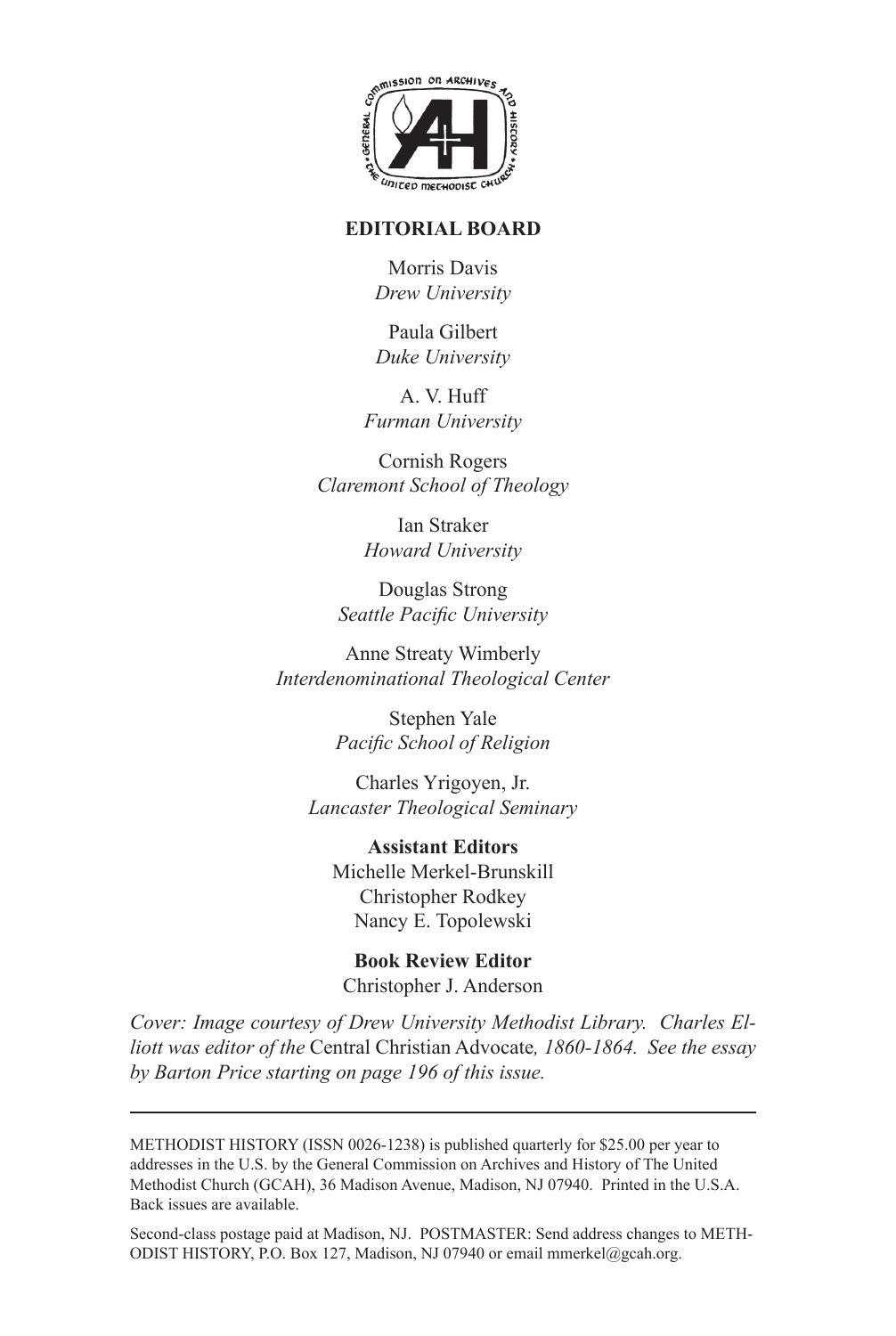## METHODIST HISTORY

Robert J. Williams, Editor

| VOLUME <sub>L</sub> | <b>ЛИГУ 2012</b>                                                                                          | NUMBER 4 |
|---------------------|-----------------------------------------------------------------------------------------------------------|----------|
|                     | <b>CONTENTS</b>                                                                                           |          |
|                     |                                                                                                           | 194      |
|                     |                                                                                                           | 195      |
|                     | The Central Christian Advocate and the Quest for a Heartland<br>Identity in American Methodism, 1852-1900 |          |
|                     |                                                                                                           | 196      |
|                     | Charles Wesley: Georgia's First Secretary for Indian Affairs                                              | 212      |
|                     | John Wesley's Biography and the Shaping of Methodist History                                              | 227      |
|                     | Jacob Gruber's Place in Methodist Civil Wars                                                              |          |
|                     |                                                                                                           | 236      |
|                     | Methodist History Volume L: Contributors and Articles                                                     | 247      |
|                     |                                                                                                           | 249      |

Copyright 2012, General Commission on Archives and History, The United Methodist Church

Methodist History is included in  *Religious and Theological Abstracts, Historical Abstracts and America: History and Life ATLA Religion Database*

Manuscripts submitted for publication and all other correspondence should be addressed to Editor: METHODIST HISTORY, P.O. Box 127, Madison, NJ 07940. Prospective authors are advised to write for guidleines or visit www.gcah.org.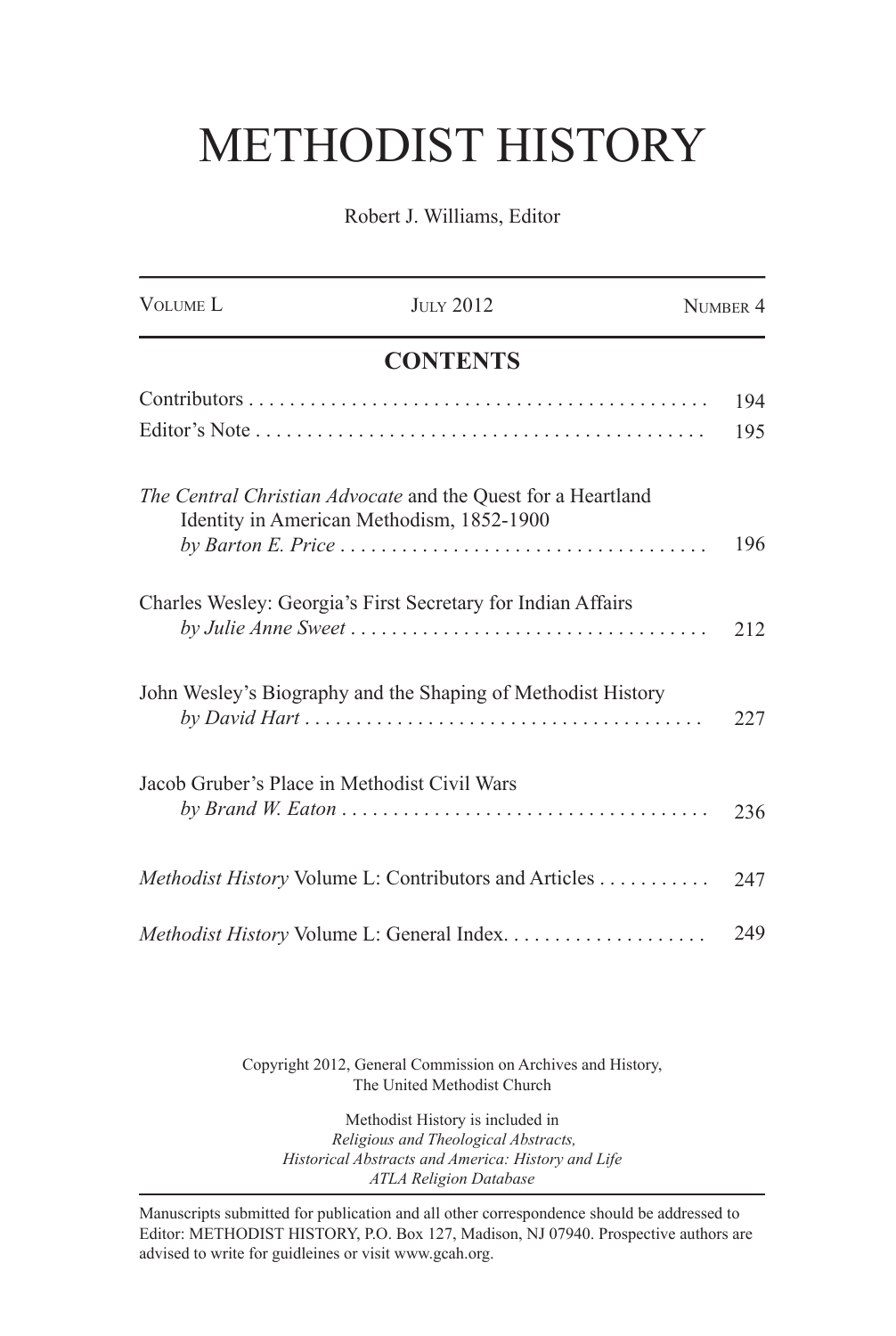## **CONTRIBUTORS**

BARTON E. PRICE is a Visiting Assistant Professor of History at Grand Valley State University. He holds a Ph.D. in American Religious History from Florida State University. His dissertation, "Evangelical Periodicals and the Making of America's Heartland, 1789-1900," is currently under revision for a monograph.

JULIE ANNE SWEET is Associate Professor at Baylor University and author of *William Stephens: Georgia's Forgotten Founder* (Baton Rouge: Louisiana State UP, 2010) and *Negotiating for Georgia: British-Creek Relations in the Trustee Era, 1733-1752* (Athens: U Georgia P, 2005). She earned a Ph.D. from the University of Kentucky.

DAVID HART is the Superintendent Minister of the Bristol and South Gloucestershire Circuit, Clifton, Bristol, England; a presbyter of the British Methodist Conference; and Adjunct Faculty Member in Church History at Trinity College, Bristol.

BRAND W. EATON is Director of Spiritual Wellness at Bethany Village Retirement Center in Mechanicsburg, Pennsylvania. He is a graduate of Lycoming College and Wesley Theological Seminary, and is an elder of the Susquehanna Conference, United Methodist Church. He is a member of the faculty of the Center for Spiritual Formation's Lay Seminary program and a contributor to *The Center Journal*. He has served as Chair of the Commission on Archives and History of the former Central Pennsylvania Conference and is currently President of the Historical Society of the Susquehanna Conference. Eaton's essay in this issue *Methodist History* is adapted from an address delivered to the Northeastern Jurisdictional Commission on Archives and History in Gettysburg, Pennsylvania, on May 16, 2012.